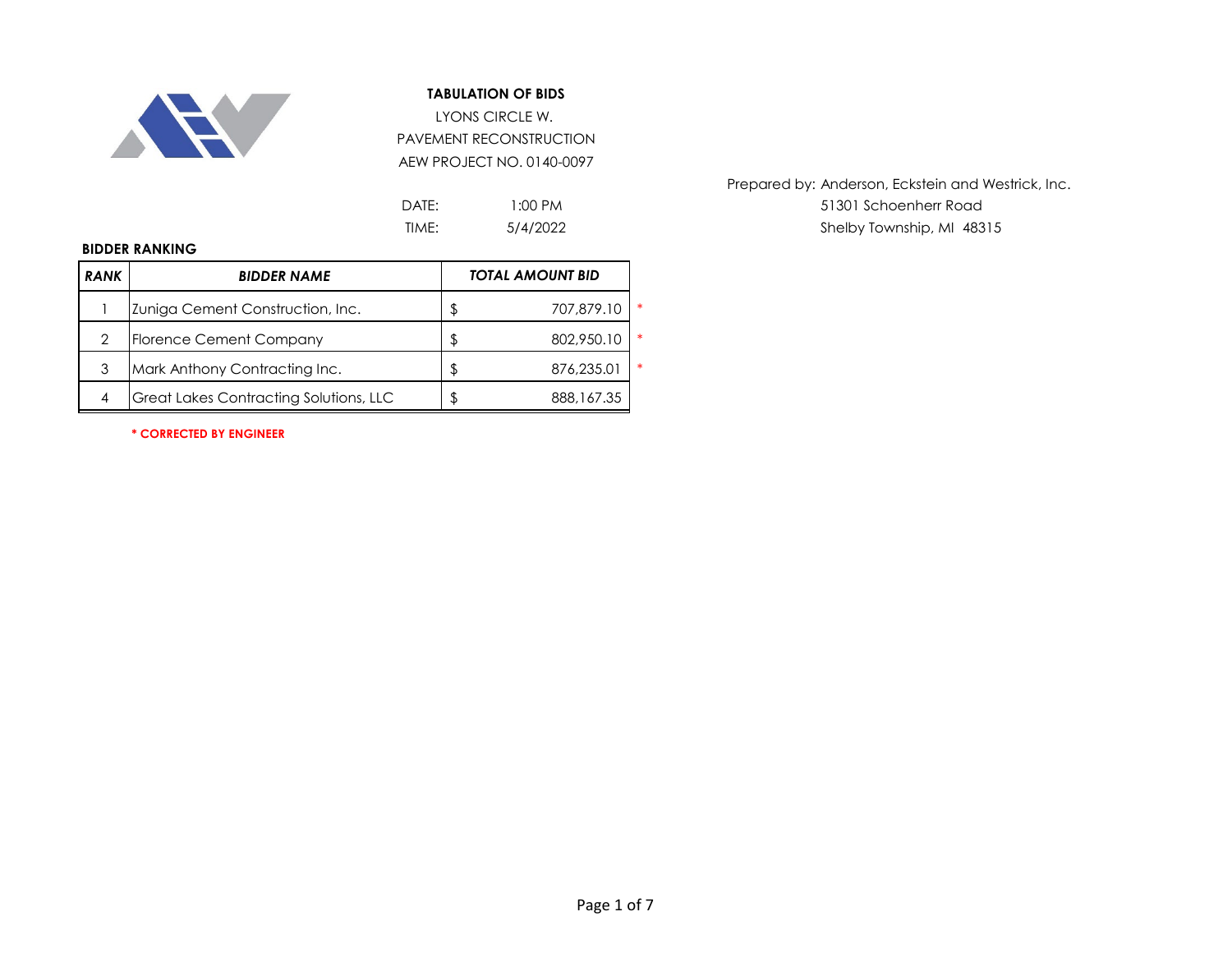|     | CITY OF WARREN<br>LYONS CIRCLE W.<br>PAVEMENT RECONSTRUCTION<br>AEW PROJECT NO. 0140-0097 | Estimated    |            | Zuniga Cement Construction, Inc.<br>22500 Ryan Road<br>Warren, MI 48091 |           | <b>Florence Cement Company</b><br>51515 Corridor<br>Shelby Twp., MI 48315 |           |
|-----|-------------------------------------------------------------------------------------------|--------------|------------|-------------------------------------------------------------------------|-----------|---------------------------------------------------------------------------|-----------|
|     | Description                                                                               | Quantity     | Units      | Unit Price                                                              | Amount    | Unit Price                                                                | Amount    |
|     | <b>GENERAL ITEMS</b>                                                                      |              |            |                                                                         |           |                                                                           |           |
| 1.  | REIMBURSED PERMIT FEES                                                                    | 1000         | Dlr        | 1.00                                                                    | 1,000.00  | 1.00                                                                      | 1,000.00  |
| 2.  | MOBILIZATION, MAX, 5%                                                                     | 1            | LS         | 25,000.00                                                               | 25,000.00 | 40,000.00                                                                 | 40,000.00 |
| 3.  | _AUDIO VISUAL RECORD OF CONSTRUCTION AREA                                                 | $\mathbf{1}$ | LS         | 3,100.00                                                                | 3,100.00  | 800.00                                                                    | 800.00    |
|     | <b>ROAD RECONSTRUCTION ITEMS</b>                                                          |              |            |                                                                         |           |                                                                           |           |
| 4.  | TREE, REM, 6 INCH TO 18 INCH                                                              | 6            | EA         | 750.00                                                                  | 4,500.00  | 250.00                                                                    | 1,500.00  |
| 5.  | TREE, REM, 19 INCH TO 36 INCH                                                             | 2            | EA         | 2,000.00                                                                | 4,000.00  | 2,000.00                                                                  | 4,000.00  |
| 6.  | TREE, REM, 37 INCH OR LARGER                                                              | $\mathbf{1}$ | EA         | 2,700.00                                                                | 2,700.00  | 3,000.00                                                                  | 3,000.00  |
| 7.  | DR STRUCTURE, REM                                                                         | 9            | EA         | 300.00                                                                  | 2,700.00  | 375.00                                                                    | 3,375.00  |
| 8.  | SEWER, REM, LESS THAN 24 INCH                                                             | 228          | <b>FT</b>  | 20.00                                                                   | 4,560.00  | 20.00                                                                     | 4,560.00  |
| 9.  | SIDEWALK, REM                                                                             | 144          | SYD        | 9.00                                                                    | 1,296.00  | 16.00                                                                     | 2,304.00  |
| 10. | _DRIVEWAY, REM                                                                            | 477          | SYD        | 9.00                                                                    | 4,293.00  | 9.00                                                                      | 4,293.00  |
| 11. | _PAVT, REM, MODIFIED                                                                      | 5081         | SYD        | 8.00                                                                    | 40,648.00 | 11.00                                                                     | 55,891.00 |
| 12. | _STATION GRADING                                                                          | 13.4         | <b>STA</b> | 3,600.00                                                                | 48,240.00 | 5,360.00                                                                  | 71,824.00 |
| 13. | _SUBGRADE UNDERCUTTING, MODIFIED                                                          | 200          | <b>CYD</b> | 45.00                                                                   | 9,000.00  | 92.00                                                                     | 18,400.00 |
| 14. | _SUBGRADE UNDERCUTTING, SPECIAL                                                           | 100          | <b>CYD</b> | 40.00                                                                   | 4,000.00  | 70.00                                                                     | 7,000.00  |
| 15. | _MISC EXCAVATION, EARTH                                                                   | 25           | <b>CYD</b> | 35.00                                                                   | 875.00    | 100.00                                                                    | 2,500.00  |
| 16. | <b>EROSION CONTROL, INLET FILTER</b>                                                      | 10           | EA         | 100.00                                                                  | 1,000.00  | 100.00                                                                    | 1,000.00  |
| 17. | _AGGREGATE BASE, 4 INCH, MODIFIED                                                         | 542          | SYD        | 6.00                                                                    | 3,252.00  | 18.00                                                                     | 9,756.00  |
| 18. | _AGGREGATE BASE, 8 INCH, MODIFIED                                                         | 5415         | SYD        | 9.25                                                                    | 50,088.75 | 16.00                                                                     | 86,640.00 |
| 19. | MAINTENANCE GRAVEL                                                                        | 225          | <b>TON</b> | 25.00                                                                   | 5,625.00  | 30.00                                                                     | 6,750.00  |
| 20. | DRIVEWAY MAINTENANCE, RESIDENTIAL                                                         | 36           | EA         | 200.00                                                                  | 7,200.00  | 160.00                                                                    | 5,760.00  |
| 21. | INTERSECTION MAINTENANCE                                                                  | 4            | EA         | 300.00                                                                  | 1,200.00  | 1,400.00                                                                  | 5,600.00  |
| 22. | GEOTEXTILE, STABILIZATION                                                                 | 5415         | SYD        | 2.25                                                                    | 12,183.75 | 2.00                                                                      | 10,830.00 |
| 23. | SEWER, CL IV, 12 INCH, TR DET B                                                           | 128          | <b>FT</b>  | 95.00                                                                   | 12,160.00 | 100.00                                                                    | 12,800.00 |
| 24. | SEWER TAP, 12 INCH                                                                        | $\mathbf{1}$ | EA         | 500.00                                                                  | 500.00    | 700.00                                                                    | 700.00    |
| 25. | SEWER TAP, 18 INCH                                                                        | $\mathbf{1}$ | EA         | 700.00                                                                  | 700.00    | 800.00                                                                    | 800.00    |
| 26. | _SEWER TAP, 21 INCH                                                                       | $\mathbf{1}$ | EA         | 750.00                                                                  | 750.00    | 1,100.00                                                                  | 1,100.00  |

**ALL AVE**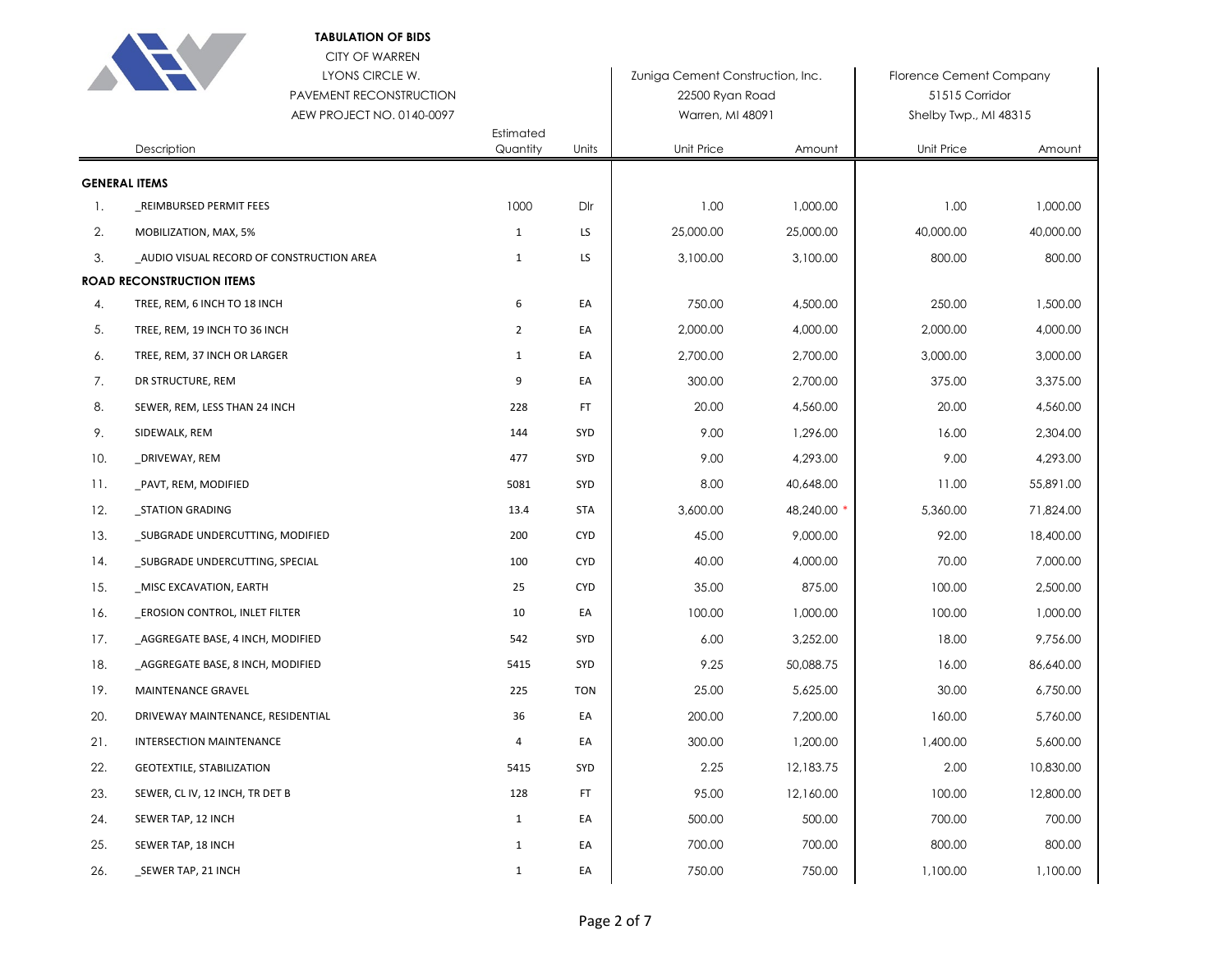

CITY OF WARREN

## LYONS CIRCLE W. PAVEMENT RECONSTRUCTION

|     | PAVEMENT RECONSTRUCTION<br>AEW PROJECT NO. 0140-0097 |                       |            | 22500 Ryan Road<br>Warren, MI 48091 |            | 51515 Corridor<br>Shelby Twp., MI 48315 |            |
|-----|------------------------------------------------------|-----------------------|------------|-------------------------------------|------------|-----------------------------------------|------------|
|     | Description                                          | Estimated<br>Quantity | Units      | Unit Price                          | Amount     | Unit Price                              | Amount     |
| 27. | _SEWER BULKHEAD, 12 INCH                             | $\mathbf 1$           | EA         | 150.00                              | 150.00     | 400.00                                  | 400.00     |
| 28. | DR STRUCTURE COVER, ADJ, CASE 1                      | 4                     | EA         | 400.00                              | 1,600.00   | 400.00                                  | 1,600.00   |
| 29. | DR STRUCTURE COVER, ADJ, CASE 2                      | 5                     | EA         | 400.00                              | 2,000.00   | 400.00                                  | 2,000.00   |
| 30. | DR STRUCTURE, 48 INCH DIA                            | 8                     | EA         | 2,700.00                            | 21,600.00  | 2,800.00                                | 22,400.00  |
| 31. | DR STRUCTURE, 72 INCH DIA                            | 1                     | EA         | 3,500.00                            | 3,500.00   | 7,000.00                                | 7,000.00   |
| 32. | DR STRUCTURE, ADJ, ADD DEPTH                         | 5                     | <b>FT</b>  | 300.00                              | 1,500.00   | 400.00                                  | 2,000.00   |
| 33. | DR STRUCTURE, TAP, 12 INCH                           | $\mathbf{1}$          | EA         | 200.00                              | 200.00     | 700.00                                  | 700.00     |
| 34. | DR STRUCTURE COVER, CATCH BASIN                      | 8                     | EA         | 350.00                              | 2,800.00   | 600.00                                  | 4,800.00   |
| 35. | _DR STRUCTURE COVER, STORM MANHOLE                   | $\mathbf{1}$          | EA         | 375.00                              | 375.00     | 600.00                                  | 600.00     |
| 36. | EXTERNAL STRUCTURE WRAP, 18 INCH                     | 19                    | EA         | 295.00                              | 5,605.00   | 400.00                                  | 7,600.00   |
| 37. | _HDPE STRUCTURE ADJUSTMENT RING                      | 38                    | EA         | 55.00                               | 2,090.00   | 150.00                                  | 5,700.00   |
| 38. | UNDERDRAIN, SUBGRADE, OPEN-GRADED, 6 INCH            | 2993                  | <b>FT</b>  | 14.00                               | 41,902.00  | 12.00                                   | 35,916.00  |
| 39. | TEMP HMA SURFACE, 2 INCH                             | 100                   | <b>TON</b> | 150.00                              | 15,000.00  | 150.00                                  | 15,000.00  |
| 40. | CONC PAVT WITH INTEGRAL CURB, NONREINF, 7 INCH       | 5081                  | SYD        | 56.00                               | 284,536.00 | 44.00                                   | 223,564.00 |
| 41. | JOINT, EXPANSION, E2                                 | 178                   | <b>FT</b>  | 12.00                               | 2,136.00   | 31.00                                   | 5,518.00   |
| 42. | JOINT, EXPANSION, ERG                                | 63                    | <b>FT</b>  | 15.00                               | 945.00     | 22.00                                   | 1,386.00   |
| 43. | LANE TIE, EPOXY ANCHORED                             | 10                    | EA         | 20.00                               | 200.00     | 23.00                                   | 230.00     |
| 44. | NON-CHLORIDE ACCELERATOR                             | 5                     | GAL        | 20.00                               | 100.00     | 17.00                                   | 85.00      |
| 45. | DRIVEWAY, NONREINF CONC, 6 INCH                      | 542                   | SYD        | 43.00                               | 23,306.00  | 71.00                                   | 38,482.00  |
| 46. | DETECTABLE WARNING SURFACE                           | 40                    | <b>FT</b>  | 40.00                               | 1,600.00   | 40.00                                   | 1,600.00   |
| 47. | CURB RAMP OPENING, CONC                              | 58                    | <b>FT</b>  | 38.00                               | 2,204.00   | 8.00                                    | 464.00     |
| 48. | SIDEWALK, CONC, 4 INCH                               | 100                   | <b>SFT</b> | 8.00                                | 800.00     | 8.00                                    | 800.00     |
| 49. | CURB RAMP, CONC, 4 INCH                              | 700                   | <b>SFT</b> | 8.00                                | 5,600.00   | 10.00                                   | 7,000.00   |
| 50. | CURB RAMP, CONC, 6 INCH                              | 451                   | <b>SFT</b> | 8.50                                | 3,833.50   | 11.00                                   | 4,961.00   |
| 51. | SIGN, TYPE B, TEMP, PRISMATIC, FURN                  | 10                    | SFT        | 25.00                               | 250.00     | 25.00                                   | 250.00     |
| 52. | SIGN, TYPE B, TEMP, PRISMATIC, OPER                  | 10                    | <b>SFT</b> | 0.01                                | 0.10       | 0.01                                    | 0.10       |
| 53. | TRAFFIC CONTROL AND MAINTENANCE                      | $\mathbf{1}$          | LS         | 6,400.00                            | 6,400.00   | 10,000.00                               | 10,000.00  |
| 54. | ACER RUBRUM, 1 1/2 INCH                              | $\overline{2}$        | EA         | 300.00                              | 600.00     | 456.00                                  | 912.00     |

Zuniga Cement Construction, Inc. Florence Cement Company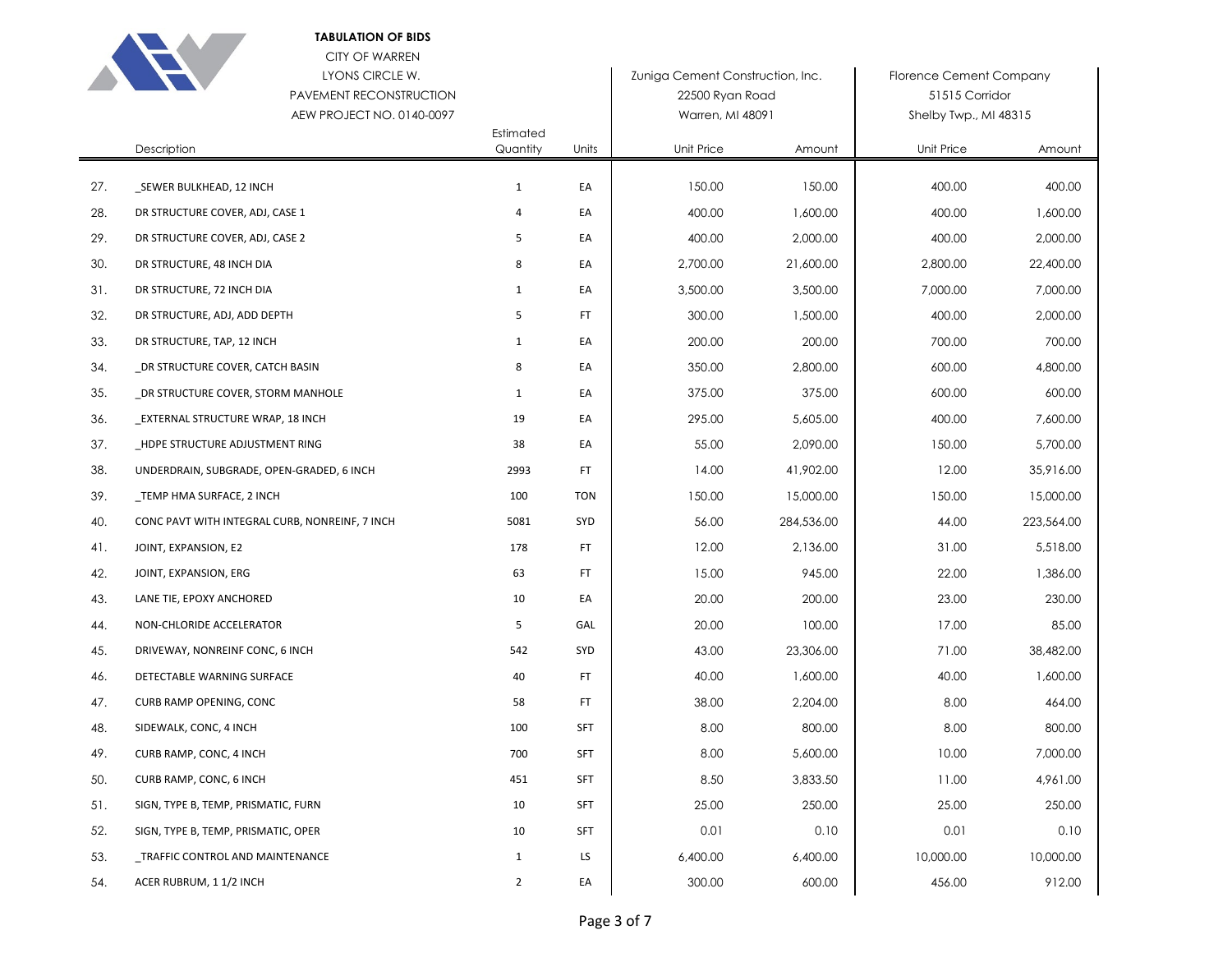

### **TABULATION OF BIDS** CITY OF WARREN LYONS CIRCLE W.

|     | LYONS CIRCLE W.                    |                         |              | Zuniga Cement Construction, Inc. |              | Florence Cement Company |              |
|-----|------------------------------------|-------------------------|--------------|----------------------------------|--------------|-------------------------|--------------|
|     | PAVEMENT RECONSTRUCTION            |                         |              | 22500 Ryan Road                  |              | 51515 Corridor          |              |
|     | AEW PROJECT NO. 0140-0097          |                         |              | Warren, MI 48091                 |              | Shelby Twp., MI 48315   |              |
|     | Description                        | Estimated<br>Quantity   | Units        | Unit Price                       | Amount       | Unit Price              | Amount       |
|     |                                    |                         |              |                                  |              |                         |              |
| 55. | AESCULUS CARNEA, 11/2 INCH         | 1                       | EA           | 300.00                           | 300.00       | 480.00                  | 480.00       |
| 56. | TILIA X EUCHLORA, 1 1/2 INCH       | $\overline{2}$          | EA           | 300.00                           | 600.00       | 518.00                  | 1,036.00     |
| 57. | ULMUS X 'MORTON GLOSSY', 11/2 INCH | $\overline{2}$          | EA           | 300.00                           | 600.00       | 648.00                  | 1,296.00     |
| 58. | ACER TRUNCATUM, 11/2 INCH          | $\mathbf{1}$            | EA           | 300.00                           | 300.00       | 480.00                  | 480.00       |
| 59. | TILIA TOMENTOSA, 1 1/2 INCH        | 1                       | EA           | 300.00                           | 300.00       | 532.00                  | 532.00       |
| 60. | WATER, SODDING/SEEDING             | 30                      | <b>UNITS</b> | 60.00                            | 1,800.00     | 45.00                   | 1,350.00     |
| 61. | _TURF ESTABLISHMENT, PERFORMANCE   | 2800                    | SYD          | 6.00                             | 16,800.00    | 10.00                   | 28,000.00    |
| 62. | LANDSCAPE MULCH AROUND TREES       | 21                      | <b>CYD</b>   | 75.00                            | 1,575.00     | 75.00                   | 1,575.00     |
| 63. | IRRIGATION PIPE, FURN AND INSTALL  | 500                     | <b>FT</b>    | 2.00                             | 1,000.00     | 2.50                    | 1,250.00     |
| 64. | SPRINKLER HEAD, ADJ                | 10                      | EA           | 40.00                            | 400.00       | 50.00                   | 500.00       |
| 65. | SPRINKLER HEAD                     | 50                      | EA           | 40.00                            | 2,000.00     | 50.00                   | 2,500.00     |
| 66. | GATE WELL COVER, ADJ, CASE 1       | $\overline{2}$          | EA           | 400.00                           | 800.00       | 400.00                  | 800.00       |
|     |                                    |                         |              |                                  |              |                         |              |
|     |                                    | <b>TOTAL AMOUNT BID</b> |              |                                  | 707,879.10 * |                         | 802,950.10 * |

**\* CORRECTED BY ENGINEER**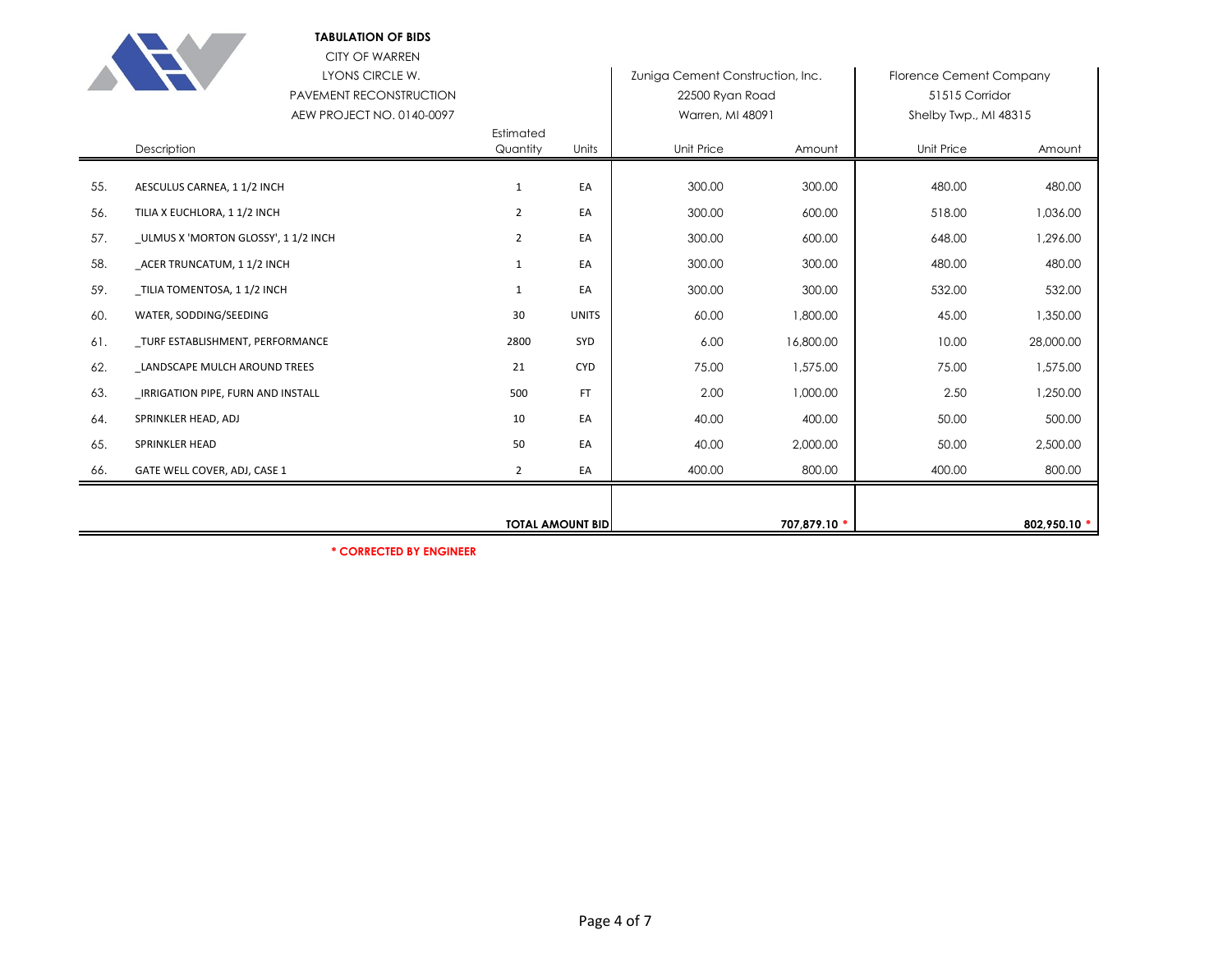|     | <b>TABULATION OF BIDS</b><br><b>CITY OF WARREN</b><br>LYONS CIRCLE W.<br>PAVEMENT RECONSTRUCTION<br>AEW PROJECT NO. 0140-0097 |                       |            | Mark Anthony Contracting Inc.<br>4844 Old Plank Road<br>Milford, MI 48381 |           | Great Lakes Contracting Solutions, LLC<br>2300 Edinburgh Road<br>Waterford, MI 48328 |           |
|-----|-------------------------------------------------------------------------------------------------------------------------------|-----------------------|------------|---------------------------------------------------------------------------|-----------|--------------------------------------------------------------------------------------|-----------|
|     | Description                                                                                                                   | Estimated<br>Quantity | Units      | Unit Price                                                                | Amount    | Unit Price                                                                           | Amount    |
|     | <b>GENERAL ITEMS</b>                                                                                                          |                       |            |                                                                           |           |                                                                                      |           |
| 1.  | REIMBURSED PERMIT FEES                                                                                                        | 1000                  | Dlr        | 1.00                                                                      | 1,000.00  | 1.00                                                                                 | 1,000.00  |
| 2.  | MOBILIZATION, MAX, 5%                                                                                                         | 1                     | LS         | 20,942.81                                                                 | 20,942.81 | 40,000.00                                                                            | 40,000.00 |
| 3.  | _AUDIO VISUAL RECORD OF CONSTRUCTION AREA                                                                                     | $\mathbf{1}$          | LS         | 986.24                                                                    | 986.24    | 815.00                                                                               | 815.00    |
|     | <b>ROAD RECONSTRUCTION ITEMS</b>                                                                                              |                       |            |                                                                           |           |                                                                                      |           |
| 4.  | TREE, REM, 6 INCH TO 18 INCH                                                                                                  | 6                     | EA         | 308.20                                                                    | 1,849.20  | 275.00                                                                               | 1,650.00  |
| 5.  | TREE, REM, 19 INCH TO 36 INCH                                                                                                 | $\overline{2}$        | EA         | 2,465.60                                                                  | 4,931.20  | 2,050.00                                                                             | 4,100.00  |
| 6.  | TREE, REM, 37 INCH OR LARGER                                                                                                  | $\mathbf{1}$          | EA         | 3,698.40                                                                  | 3,698.40  | 3,050.00                                                                             | 3,050.00  |
| 7.  | DR STRUCTURE, REM                                                                                                             | 9                     | EA         | 348.88                                                                    | 3,139.92  | 765.00                                                                               | 6,885.00  |
| 8.  | SEWER, REM, LESS THAN 24 INCH                                                                                                 | 228                   | <b>FT</b>  | 19.86                                                                     | 4,528.08  | 17.80                                                                                | 4,058.40  |
| 9.  | SIDEWALK, REM                                                                                                                 | 144                   | SYD        | 12.67                                                                     | 1,824.48  | 11.50                                                                                | 1,656.00  |
| 10. | _DRIVEWAY, REM                                                                                                                | 477                   | SYD        | 12.42                                                                     | 5,924.34  | 11.50                                                                                | 5,485.50  |
| 11. | _PAVT, REM, MODIFIED                                                                                                          | 5081                  | SYD        | 9.19                                                                      | 46,694.39 | 14.50                                                                                | 73,674.50 |
| 12. | _STATION GRADING                                                                                                              | 13.4                  | <b>STA</b> | 5,357.28                                                                  | 71,787.55 | 3,675.00                                                                             | 49,245.00 |
| 13. | _SUBGRADE UNDERCUTTING, MODIFIED                                                                                              | 200                   | <b>CYD</b> | 60.24                                                                     | 12,048.00 | 70.00                                                                                | 14,000.00 |
| 14. | _SUBGRADE UNDERCUTTING, SPECIAL                                                                                               | 100                   | <b>CYD</b> | 70.49                                                                     | 7,049.00  | 72.00                                                                                | 7,200.00  |
| 15. | _MISC EXCAVATION, EARTH                                                                                                       | 25                    | <b>CYD</b> | 31.41                                                                     | 785.25    | 35.95                                                                                | 898.75    |
| 16. | <b>EROSION CONTROL, INLET FILTER</b>                                                                                          | 10                    | EA         | 81.79                                                                     | 817.90    | 150.00                                                                               | 1,500.00  |
| 17. | AGGREGATE BASE, 4 INCH, MODIFIED                                                                                              | 542                   | SYD        | 7.39                                                                      | 4,005.38  | 10.90                                                                                | 5,907.80  |
| 18. | _AGGREGATE BASE, 8 INCH, MODIFIED                                                                                             | 5415                  | SYD        | 13.08                                                                     | 70,828.20 | 16.55                                                                                | 89,618.25 |
| 19. | MAINTENANCE GRAVEL                                                                                                            | 225                   | <b>TON</b> | 30.58                                                                     | 6,880.50  | 45.90                                                                                | 10,327.50 |
| 20. | DRIVEWAY MAINTENANCE, RESIDENTIAL                                                                                             | 36                    | EA         | 1.23                                                                      | 44.28     | 375.00                                                                               | 13,500.00 |
| 21. | INTERSECTION MAINTENANCE                                                                                                      | 4                     | EA         | 1,232.80                                                                  | 4,931.20  | 1,275.00                                                                             | 5,100.00  |
| 22. | GEOTEXTILE, STABILIZATION                                                                                                     | 5415                  | SYD        | 3.79                                                                      | 20,522.85 | 2.75                                                                                 | 14,891.25 |
| 23. | SEWER, CL IV, 12 INCH, TR DET B                                                                                               | 128                   | FT.        | 92.88                                                                     | 11,888.64 | 84.60                                                                                | 10,828.80 |
| 24. | SEWER TAP, 12 INCH                                                                                                            | $\mathbf{1}$          | EA         | 395.86                                                                    | 395.86    | 375.00                                                                               | 375.00    |
| 25. | SEWER TAP, 18 INCH                                                                                                            | $\mathbf{1}$          | EA         | 872.82                                                                    | 872.82    | 475.00                                                                               | 475.00    |
| 26. | _SEWER TAP, 21 INCH                                                                                                           | $\mathbf{1}$          | EA         | 1,216.41                                                                  | 1,216.41  | 850.00                                                                               | 850.00    |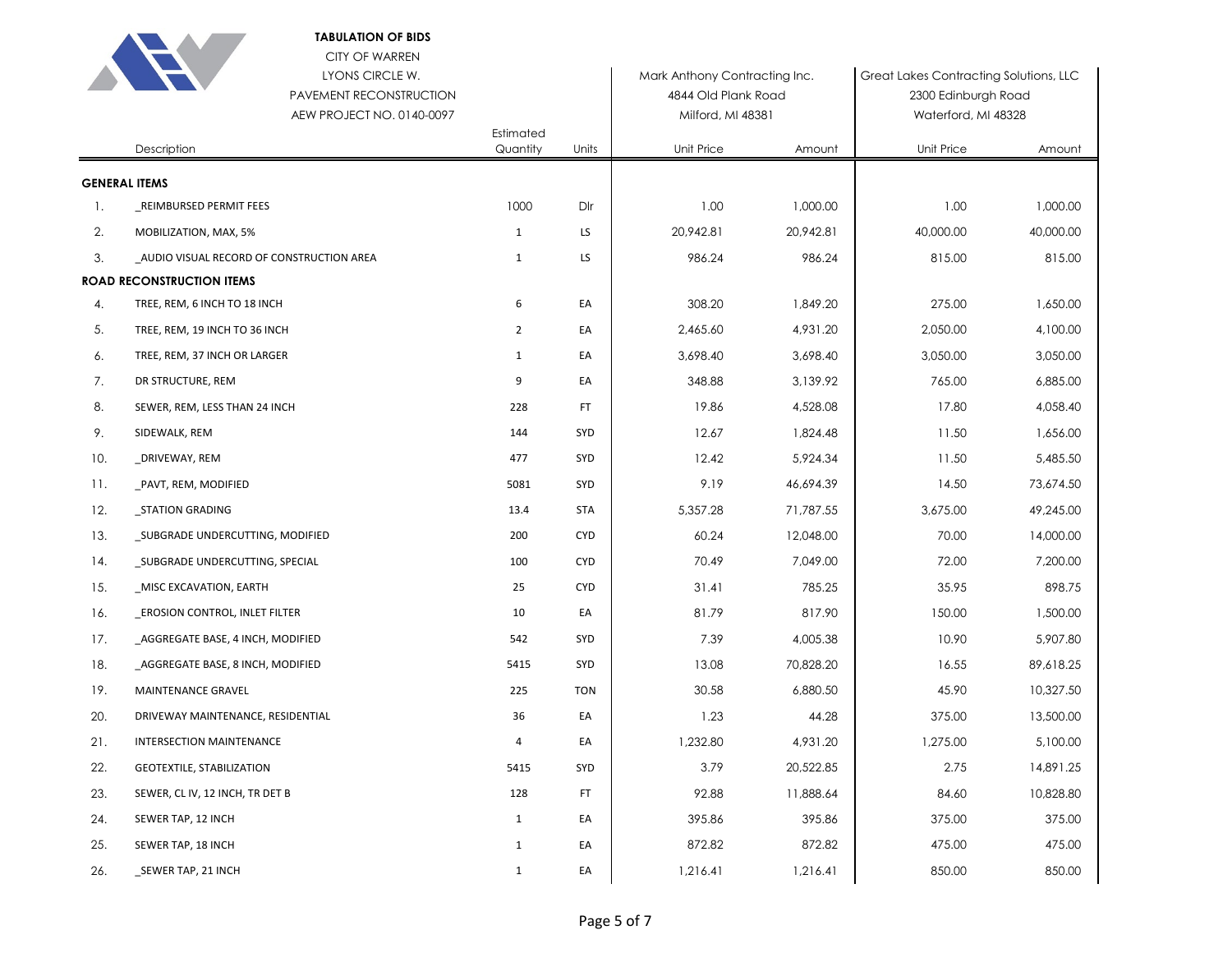

CITY OF WARREN

# LYONS CIRCLE W. PAVEMENT RECONSTRUCTION

|     | PAVEMENT RECONSTRUCTION                        |                |            | 4844 Old Plank Road |            | 2300 Edinburgh Road |            |
|-----|------------------------------------------------|----------------|------------|---------------------|------------|---------------------|------------|
|     | AEW PROJECT NO. 0140-0097<br>Estimated         |                |            | Milford, MI 48381   |            | Waterford, MI 48328 |            |
|     | Description                                    | Quantity       | Units      | Unit Price          | Amount     | Unit Price          | Amount     |
| 27. | _SEWER BULKHEAD, 12 INCH                       | $\mathbf{1}$   | EA         | 765.57              | 765.57     | 225.00              | 225.00     |
| 28. | DR STRUCTURE COVER, ADJ, CASE 1                | $\overline{4}$ | EA         | 317.45              | 1,269.80   | 475.00              | 1,900.00   |
| 29. | DR STRUCTURE COVER, ADJ, CASE 2                | 5              | EA         | 350.12              | 1,750.60   | 375.00              | 1,875.00   |
| 30. | DR STRUCTURE, 48 INCH DIA                      | 8              | EA         | 3,655.08            | 29,240.64  | 2,590.00            | 20,720.00  |
| 31. | DR STRUCTURE, 72 INCH DIA                      | $\mathbf{1}$   | EA         | 8,009.36            | 8.009.36   | 6,000.00            | 6,000.00   |
| 32. | DR STRUCTURE, ADJ, ADD DEPTH                   | 5              | <b>FT</b>  | 317.45              | 1,587.25   | 350.00              | 1,750.00   |
| 33. | DR STRUCTURE, TAP, 12 INCH                     | $\mathbf{1}$   | EA         | 317.45              | 317.45     | 450.00              | 450.00     |
| 34. | DR STRUCTURE COVER, CATCH BASIN                | 8              | EA         | 415.45              | 3,323.60   | 625.00              | 5,000.00   |
| 35. | DR STRUCTURE COVER, STORM MANHOLE              | $\mathbf{1}$   | EA         | 704.45              | 704.45     | 625.00              | 625.00     |
| 36. | EXTERNAL STRUCTURE WRAP, 18 INCH               | 19             | EA         | 865.34              | 16,441.46  | 525.00              | 9,975.00   |
| 37. | _HDPE STRUCTURE ADJUSTMENT RING                | 38             | EA         | 215.62              | 8,193.56   | 71.25               | 2,707.50   |
| 38. | UNDERDRAIN, SUBGRADE, OPEN-GRADED, 6 INCH      | 2993           | FT         | 19.45               | 58,213.85  | 20.00               | 59,860.00  |
| 39. | TEMP HMA SURFACE, 2 INCH                       | 100            | <b>TON</b> | 296.75              | 29,675.00  | 335.00              | 33,500.00  |
| 40. | CONC PAVT WITH INTEGRAL CURB, NONREINF, 7 INCH | 5081           | SYD        | 55.99               | 284,485.19 | 54.00               | 274,374.00 |
| 41. | JOINT, EXPANSION, E2                           | 178            | FT         | 29.59               | 5,267.02   | 24.00               | 4,272.00   |
| 42. | JOINT, EXPANSION, ERG                          | 63             | FT         | 12.33               | 776.79     | 20.00               | 1,260.00   |
| 43. | LANE TIE, EPOXY ANCHORED                       | 10             | EA         | 14.79               | 147.90     | 9.50                | 95.00      |
| 44. | NON-CHLORIDE ACCELERATOR                       | 5              | GAL        | 0.01                | 0.05       | 10.00               | 50.00      |
| 45. | DRIVEWAY, NONREINF CONC, 6 INCH                | 542            | SYD        | 60.05               | 32,547.10  | 50.50               | 27,371.00  |
| 46. | DETECTABLE WARNING SURFACE                     | 40             | FT.        | 36.98               | 1,479.20   | 50.00               | 2,000.00   |
| 47. | CURB RAMP OPENING, CONC                        | 58             | <b>FT</b>  | 24.66               | 1,430.28   | 26.50               | 1,537.00   |
| 48. | SIDEWALK, CONC, 4 INCH                         | 100            | <b>SFT</b> | 7.36                | 736.00     | 6.50                | 650.00     |
| 49. | CURB RAMP, CONC, 4 INCH                        | 700            | <b>SFT</b> | 6.36                | 4,452.00   | 6.95                | 4,865.00   |
| 50. | CURB RAMP, CONC, 6 INCH                        | 451            | <b>SFT</b> | 9.85                | 4,442.35   | 8.50                | 3,833.50   |
| 51. | SIGN, TYPE B, TEMP, PRISMATIC, FURN            | 10             | SFT        | 30.82               | 308.20     | 25.40               | 254.00     |
| 52. | SIGN, TYPE B, TEMP, PRISMATIC, OPER            | 10             | SFT        | 0.01                | 0.10       | 0.01                | 0.10       |
| 53. | TRAFFIC CONTROL AND MAINTENANCE                | $\mathbf{1}$   | LS.        | 18,422.96           | 18,422.96  | 11,000.00           | 11,000.00  |
| 54. | ACER RUBRUM, 11/2 INCH                         | $\overline{2}$ | EA         | 924.60              | 1,849.20   | 690.50              | 1,381.00   |

Mark Anthony Contracting Inc. <br>
Great Lakes Contracting Solutions, LLC